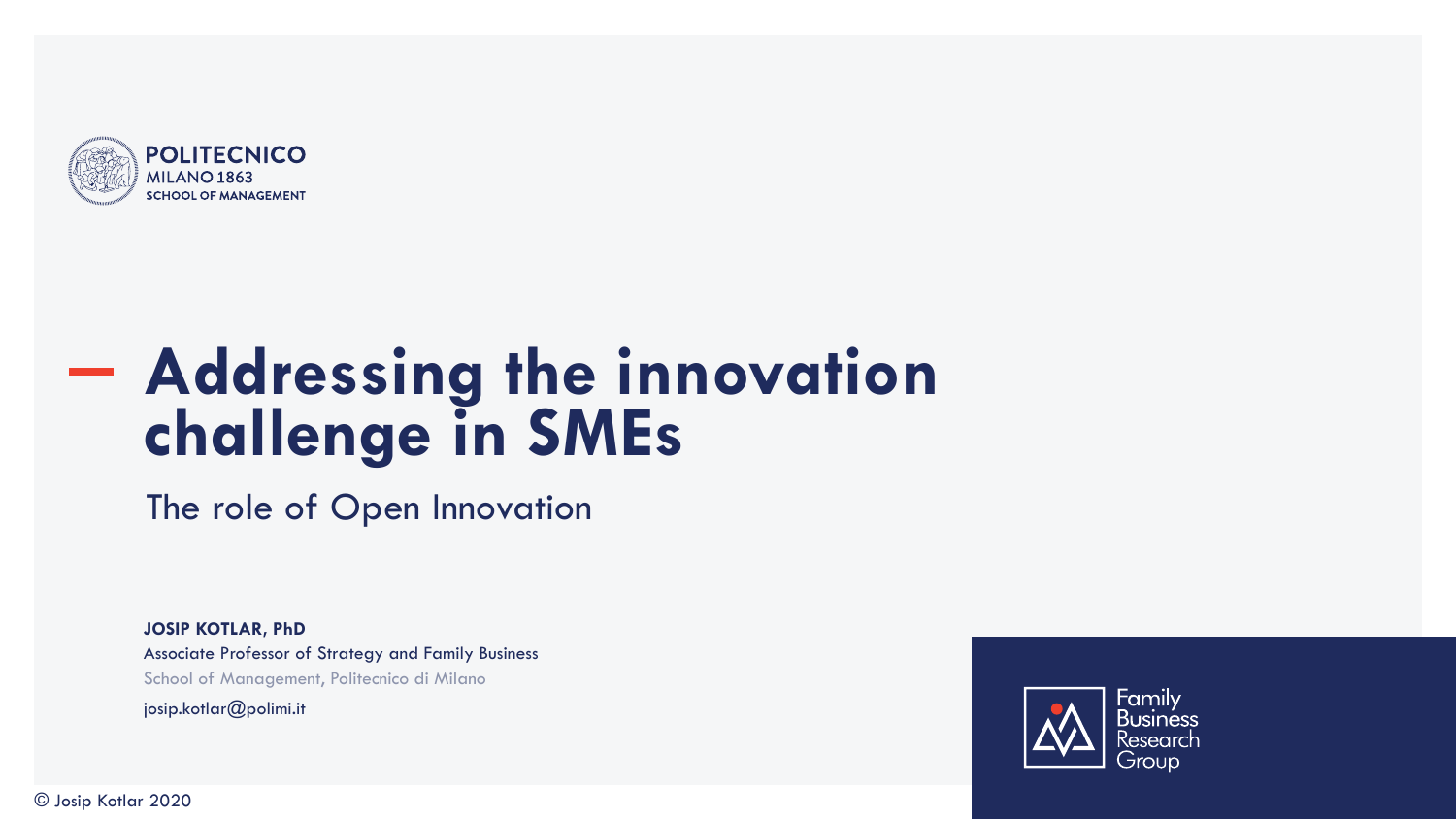

- The Innovation challenge in SMEs
- The role of Open Innovation
- Strategic priorities for OI in SMEs
	- Removing cultural barriers for Open Innovation
	- Defining an Open Innovation Strategy
	- Deciding Where and How to collaborate

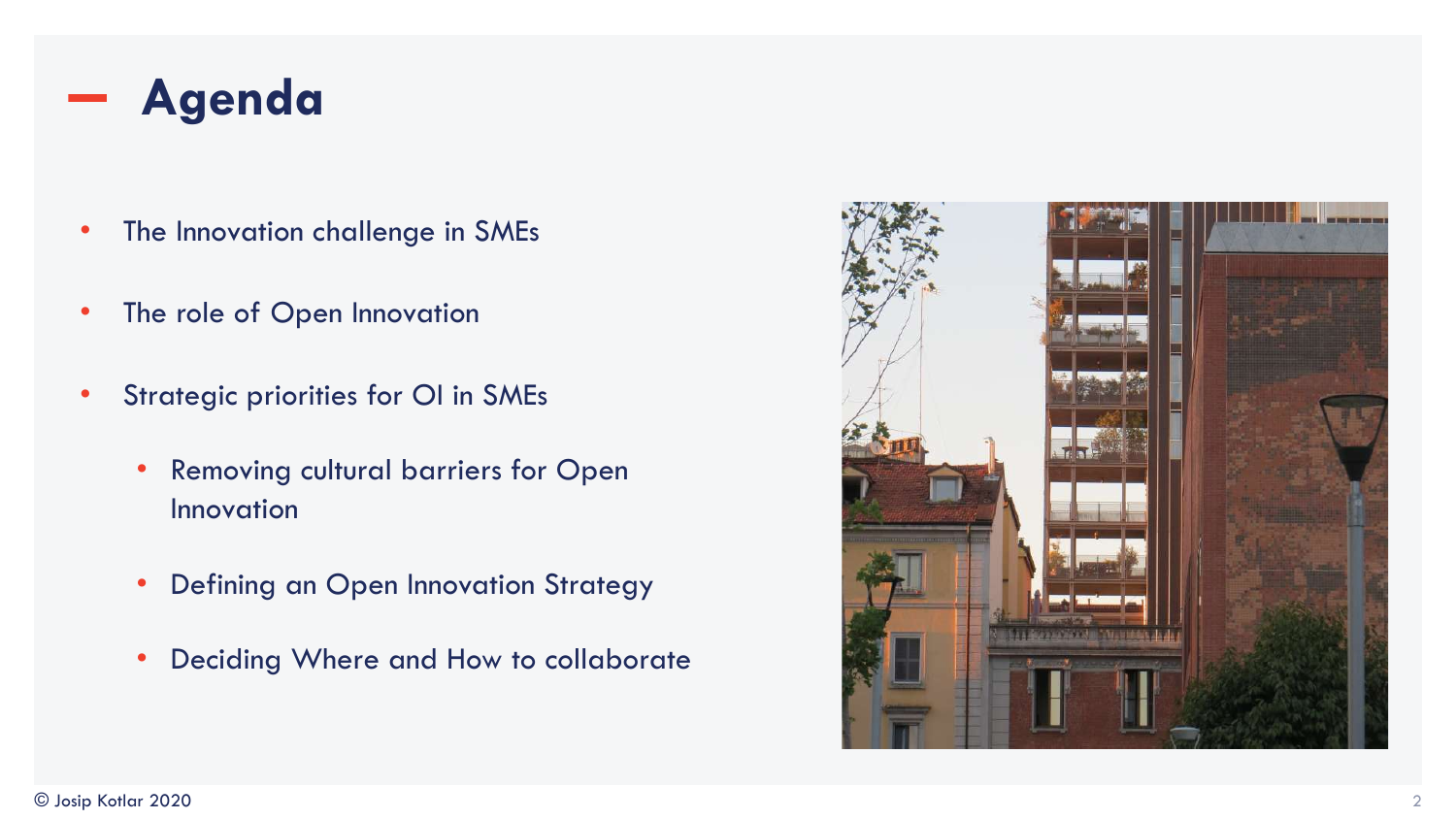# **The Innovation challenge in SMEs**

**Research provides a puzzling picture about SMEs innovation:**



#### **However, recent studies have criticized these findings, as they are limited to an internal perspective**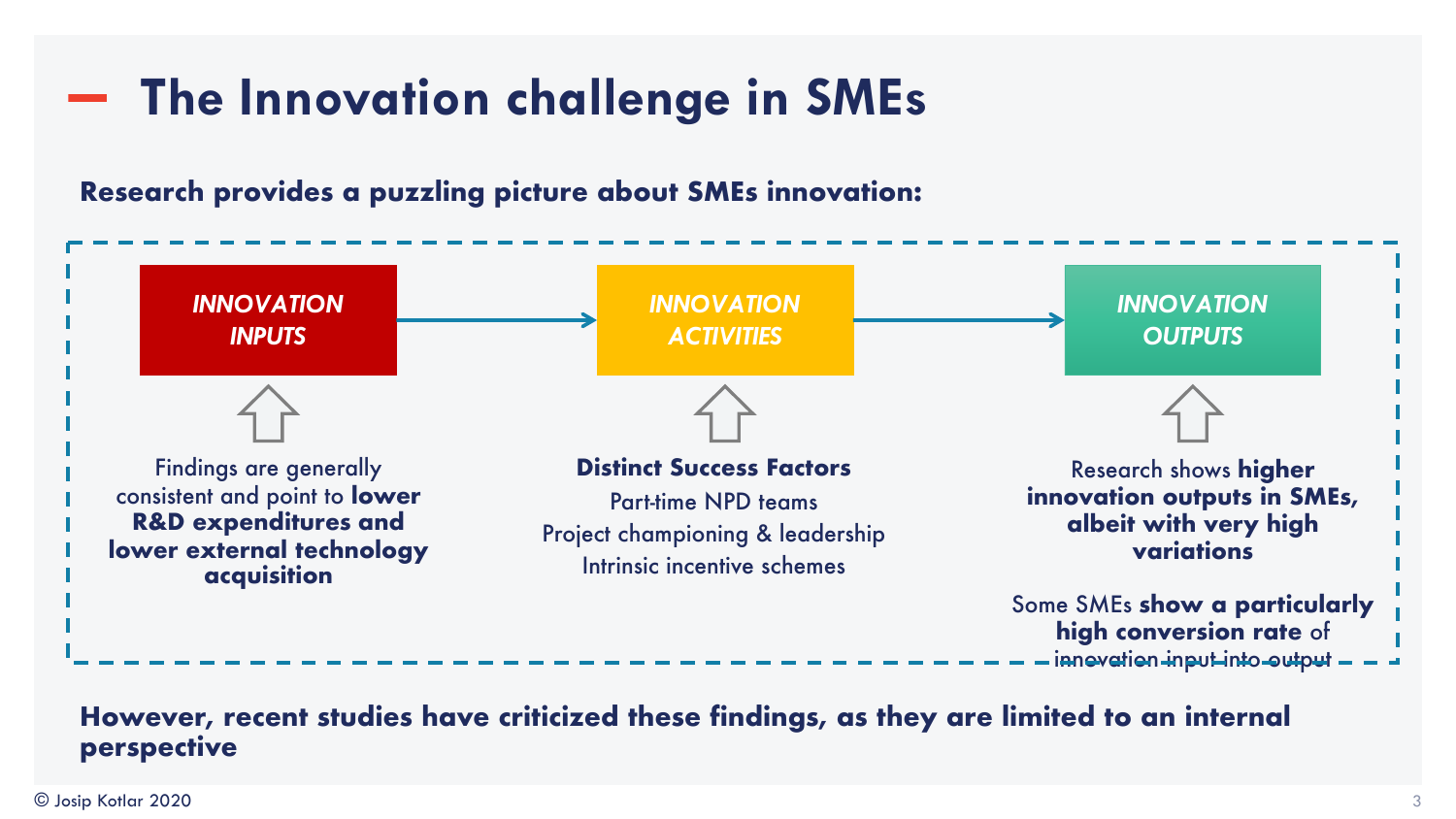# **The role of Open Innovation**

**SMEs that achieve the greater innovation performance – and benefit the most from innovation – are those that have two innate capabilities:** 

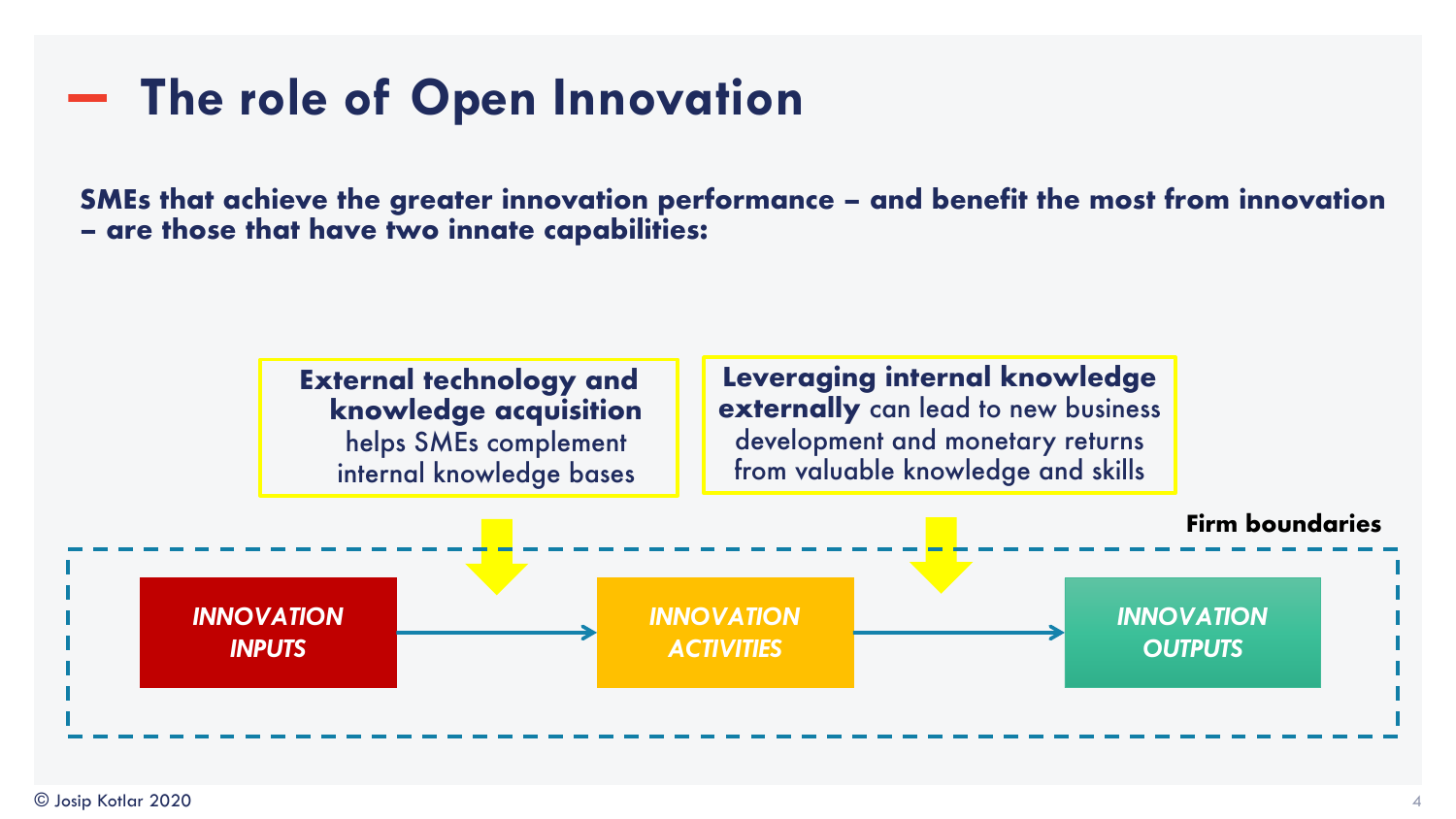### **Strategic priorities for OI in SMEs Removing cultural barriers for Open Innovation**

**SMEs have unique cultural barriers that limit Open Innovation**

#### **Emotional attachment**

Emotional attachment is likely to alter the firm's perception of the external environment

**Emotions determine which knowledge should be acquired and which should be exploited** 

#### **Power concentration**

Power concentration influences the firm's hierarchical structures and social relations

**Power constrains which type of knowledge can be acquired and exploited** 



#### **Open Innovation Capabilities**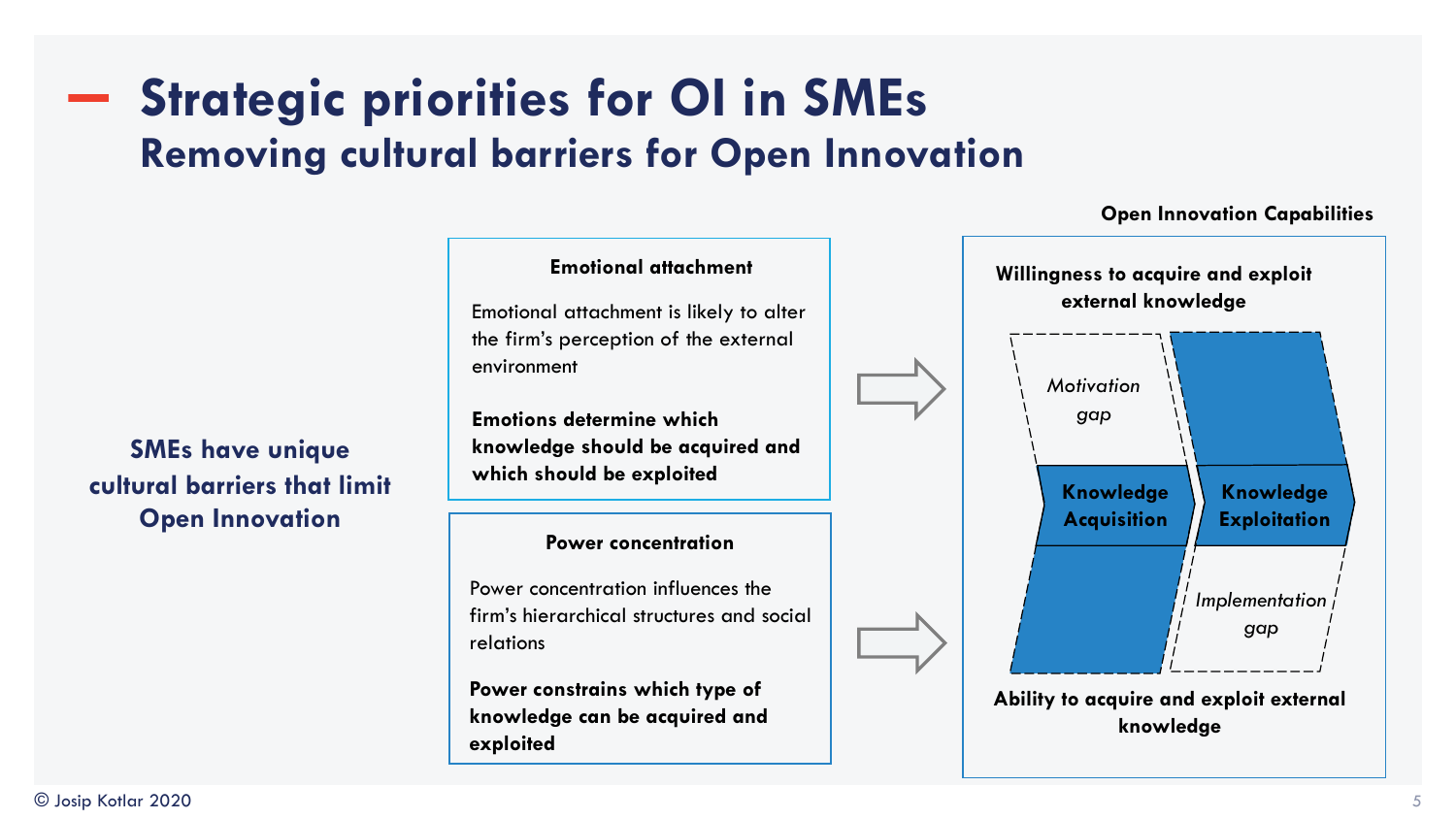### **Strategic priorities for OI in SMEs Defining an Open Innovation Strategy**

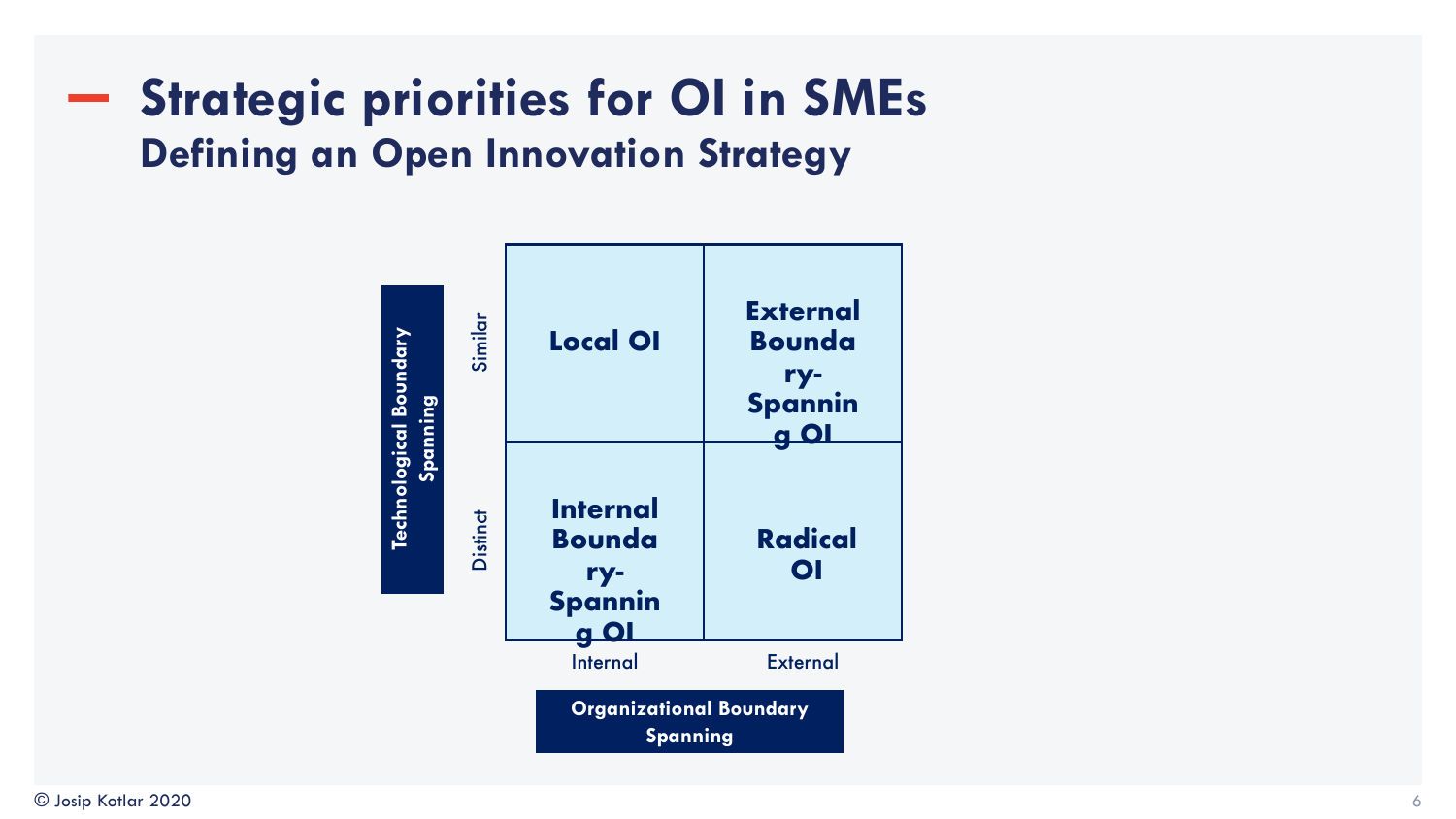## **Strategic priorities for OI in SMEs Deciding Where and How to collaborate**

**An Open Innovation Strategy should define the type of stakeholders to engage with, as well as the breadth and depth of engagement:**

- **Search breadth** refers to the number of diverse external stakeholders a firm seeks knowledge from.
- **Search depth** refers to how intensively a firm draws from each external stakeholder.

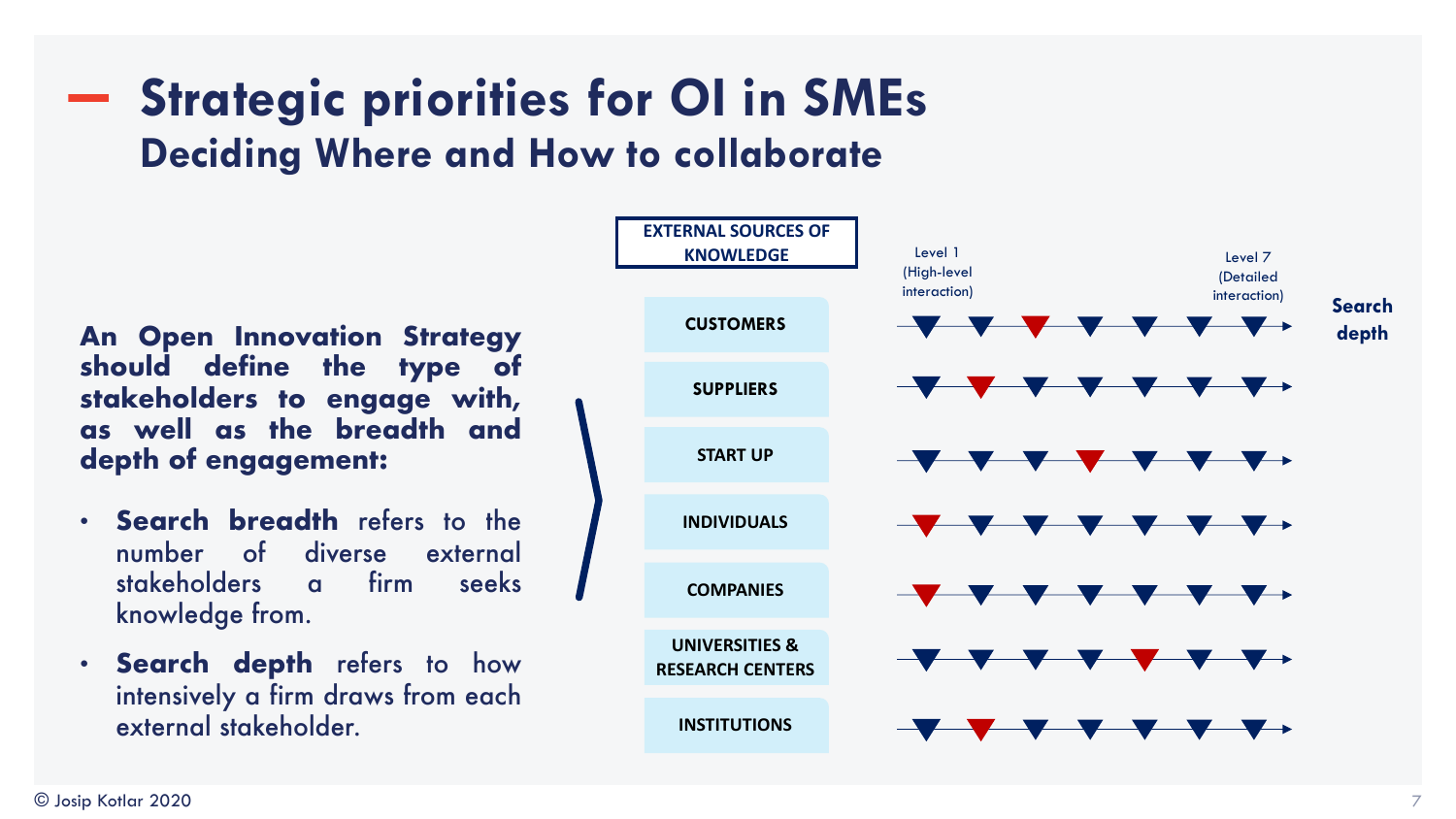### **Contacts**



#### **JOSIP KOTLAR**

Associate Professor of Strategy and Family Business Director, Family Business Research Group

School of Management, Politecnico di Milano

josip.kotlar@polimi.it Tel. +39 02 2399 9594





**DIPARTIMENTO DI INGEGNERIA GESTIONALE** Via Lambruschini 4/b, Building BL26/b [segreteria.dig@polimi.it](mailto:segreteria.dig@polimi.it) | +39 02 2399 4000 P.IVA 0437662015 | C.F. 80057930150



**MIP GRADUATE SCHOOL OF BUSINESS** Via Lambruschini  $4/c$  – Building  $26/a$  | [info@mip.polimi.it](mailto:info@mip.polimi.it) +39 02 23992820 | C.F./P.IVA e iscrizione R.I. di Milano 08591680155 R.E.A. N. 2061169 | PEC: pecmip@legalmail.it